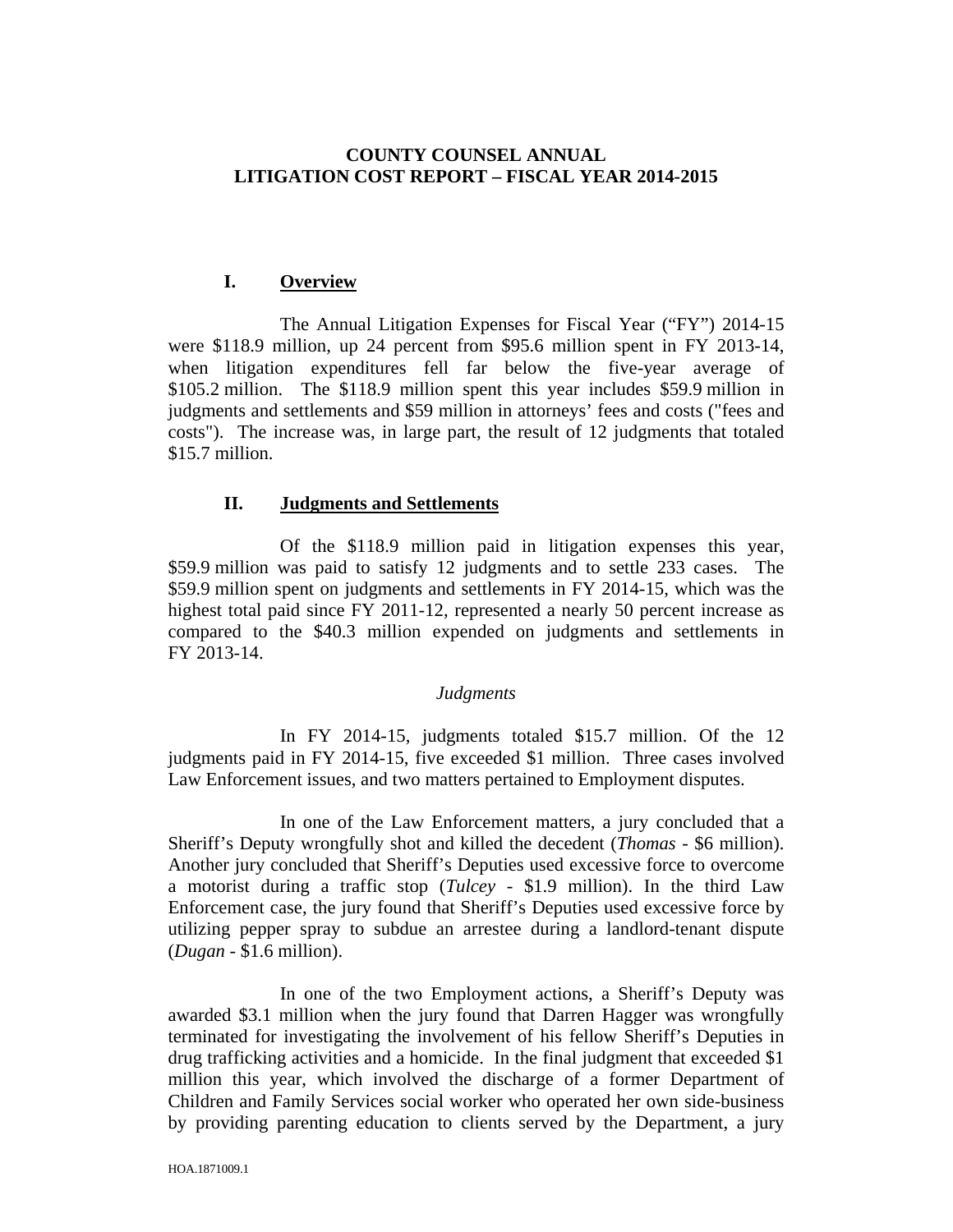concluded that her termination was the result of retaliation due to her complaints about denial of promotions and overtime (*Abyane* - \$1.5 million). The remaining seven judgments against the County totaled \$1.6 million this year.

#### *Settlements*

 The County paid \$44.2 million in settlements this year, \$9.7 million more than it paid in FY 2013-14. Of the 233 settlements paid this year, seven exceeded \$1 million.

 Three of these million dollar settlements stemmed from the Sheriff's Department, including two Deputy-involved shootings (*De La Trinidad* - \$5.3 million and *Cabrales* - \$1.5 million), in addition to a suicide at the Twin Towers Correctional Facility (*Johnson* - \$4 million).

 Three of these million dollar settlements arose from LAC+USC Medical Center, where it was alleged that: (1) the staff delayed treatment of an aortic stent placed by a non-County facility (*Malone* - \$4.5 million); (2) postponed surgery on a brain tumor (*Perez* - \$1.65 million); and (3) perforated an artery during a laparoscopic procedure (*Castillo* - \$1.5 million).

 The final settlement that exceeded \$1 million was paid to a juvenile ward at the Probation Department's Camp Miller, where the complainant alleged that he was beaten by fellow detainees (*Marshall* - \$1.2 million).

 These seven settlements totaled approximately \$19.7 million and accounted for 45 percent of the \$44.2 million paid in settlements this year.

### **III. Attorneys' Fees and Costs**

 In addition to \$59.9 million paid in judgments and settlements, the \$118.9 million paid in litigation expenditures this year also included a nearly equal amount in attorneys' fees and costs: \$59 million, or seven percent more than the \$55.3 million paid last year. Of the \$59 million paid in fees and costs in FY 2014-15, \$46.8 million was paid to Contract Counsel, and \$12.2 million was billed by County Counsel to various County departments for litigation services. County Counsel billings include the fees and costs for overseeing litigated cases assigned to Contract Counsel, as well as for handling cases solely in-house. "Fees" generally refer to the hourly rate paid to counsel, and "costs" include a variety of expenses related to, among other items, court reporters, experts, and copying.

### *Contract Counsel*

 At \$46.8 million, Contract Counsel fees and costs were up \$3.9 million, or 9 percent, as compared to the \$42.9 million paid last year.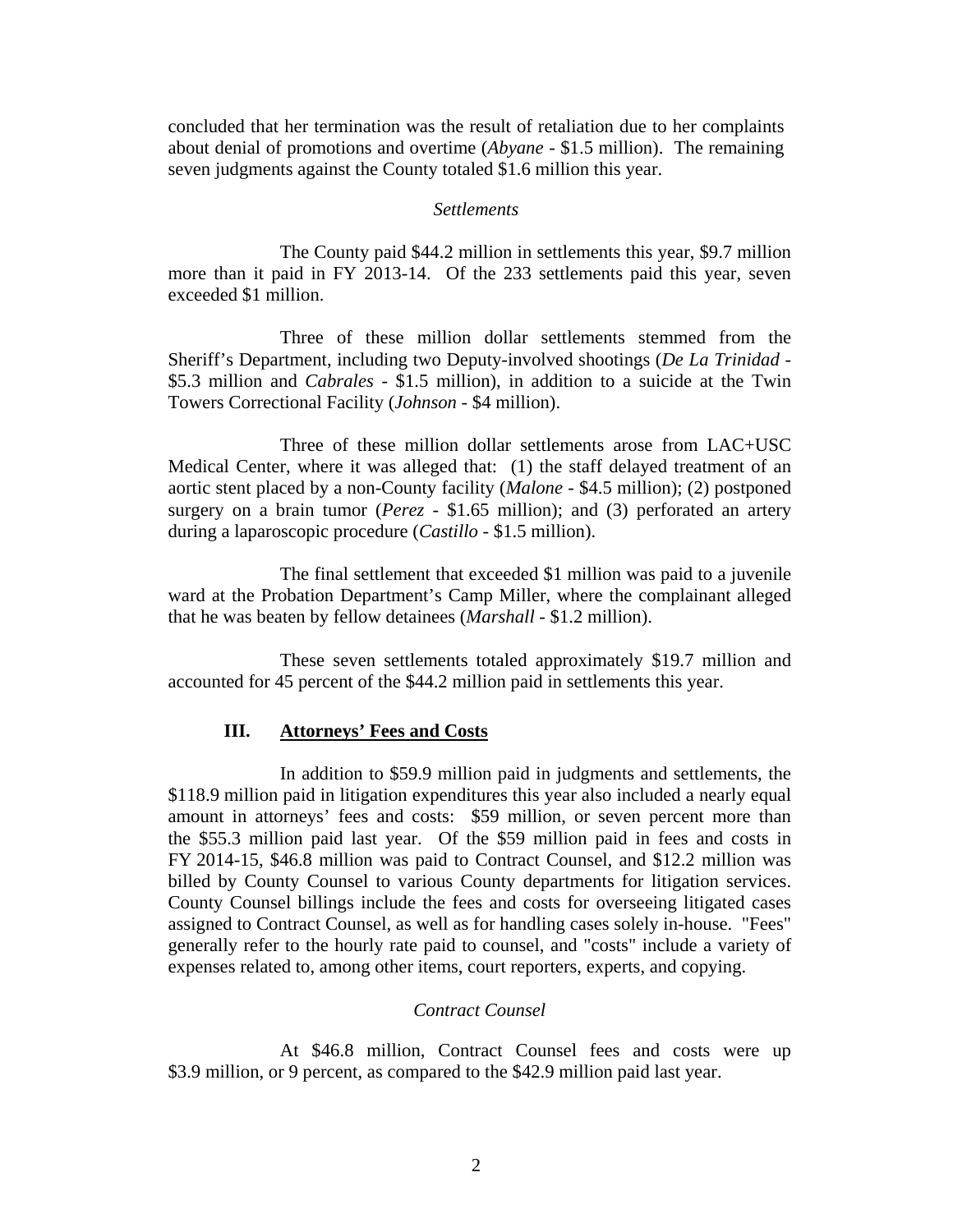Contract Counsel *fees* were up \$1.9 million, or five percent, over the \$36.7 million paid last year, and Contract Counsel *costs* rose by a similar amount, up \$2 million from \$6.2 million last year to \$8.2 million this year. The increase in Contract Counsel *fees* occurred primarily in the areas of Auto Liability, General Liability, and Medical Malpractice. The Sheriff's Department realized increases in all three areas, with significant jumps in both Auto Liability and Medical Malpractice cases.

 Contract Counsel *costs* rose moderately in the areas of Law Enforcement, Employment, and Auto Liability. The Sheriff's Department was the major contributor to increased Contract Counsel costs in the areas of Law Enforcement and Auto Liability. Contract Counsel costs involving Employment cases were up compared to last year in several departments, including Health Services, Children and Family Services, and the Fire Department. The Los Angeles Superior Court Consolidation Plan, which eliminated all court reporter positions for civil trial courts and required court reporters to be paid by the litigants, continued its negative impact on costs this fiscal year.

### *County Counsel*

 For the second year in a row, County Counsel fees and costs declined, down \$230,000 from \$12.4 million in FY 2013-14 to \$12.2 million in FY 2014-15. County Counsel *fees*, including those related to oversight, amounted to \$10.9 million, down three percent from the \$11.3 million billed last year. Specifically, County Counsel fees fell in the areas of Law Enforcement, Auto Liability, and Environmental. The amount billed to the Sheriff's Department for County Counsel fees on Law Enforcement and Auto Liability matters declined this year compared to last year, and fees billed to the Departments of Public Works and Parks and Recreation on environmental cases were also down.

 However, the decrease in County Counsel fees was somewhat offset by the spike in *costs*, which rose seven percent to \$1.2 million this year. The increase in costs occurred primarily in Law Enforcement matters for both the Sheriff's Department and Probation Department, in General Liability matters for the Department of Public Works, and in Auto Liability cases for the Department of Children and Family Services.

#### **IV. Department Litigation Expenditures**

 In FY 2014-15, ten County departments spent \$107.2 million, or 90 percent, of the County's \$118.9 million in litigation expenditures. These expenses were comprised of judgments and settlements, as well as fees and costs, in a variety of areas, including Law Enforcement, Medical Malpractice, General Liability, Employment, and Auto Liability. In FY 2014-15, the expenditures for the top ten departments ranged from a high of \$60,983,093 by the Sheriff's Department to a low of \$1,264,856 paid by the Board of Supervisors. The litigation expenditures of the top ten departments for FY 2014-15 follow: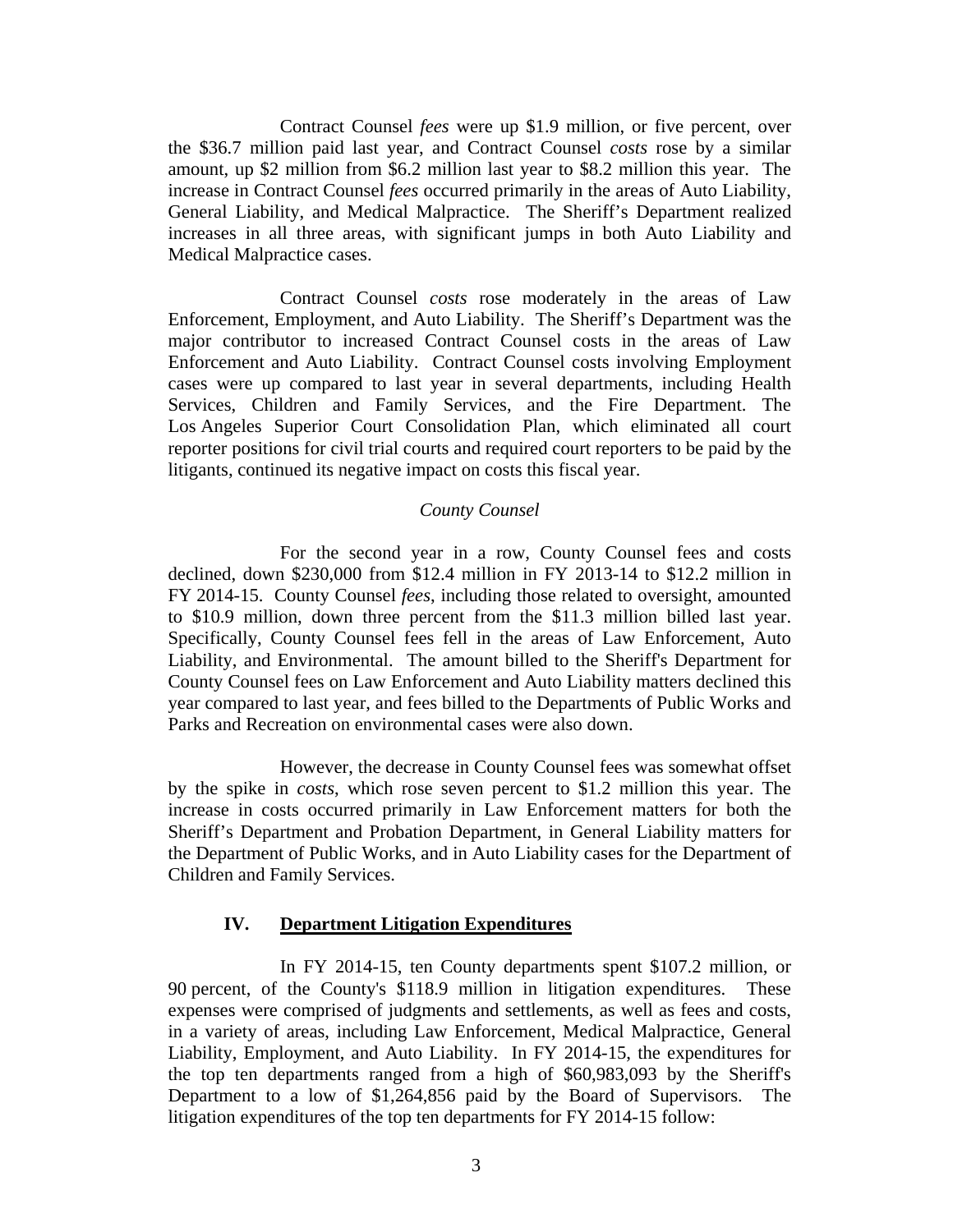| <b>ANNUAL LITIGATION EXPENSES -</b><br><b>TOP TEN DEPARTMENTS</b><br>FY 2014-15 |              |
|---------------------------------------------------------------------------------|--------------|
| Sheriff                                                                         | \$60,983,093 |
| <b>Health Services</b>                                                          | \$18,907,908 |
| <b>Public Works</b>                                                             | \$7,239,249  |
| Children and Family Services                                                    | \$7,222,330  |
| Probation                                                                       | \$4,180,839  |
| Fire                                                                            | \$2,402,839  |
| Parks and Recreation                                                            | \$1,775,348  |
| District Attorney                                                               | \$1,726,942  |
| <b>Chief Executive Office</b>                                                   | \$1,540,796  |
| <b>Board of Supervisors</b>                                                     | \$1,264,856  |

# **V. Contract Cities and Special Districts**

Of the \$118.9 million reported in Annual Litigation Expenses in FY 2014-15, the Contract Cities Trust Fund and so-called other special districts paid approximately **\$10.6** million. The County paid the remaining \$108.3 million.

### A. *Contract Cities*

 In FY 2014-15, the Contract Cities Trust Fund paid \$8.8 million of the \$118.9 million in Annual Litigation Expenses. This \$8.8 million payment, which included judgments, settlements, fees and costs, was primarily the result of liabilities arising from the alleged misconduct of Sheriff's Deputies contractually assigned to various cities throughout the County.

### B*. Special Districts: Water and Flood Control*

### 1. *Water Districts*

 In 2004, the Los Angeles County Water District No 40 (Antelope Valley) filed a lawsuit, which was subsequently joined by District No. 35 (Santa Clarita Valley), seeking a judicial determination of the rights of public water suppliers and landowners to capture groundwater from the Antelope Ground Water Basin ("Basin"). The County's lawsuit was in response to two actions brought against the Water Districts by two of the Basin's largest agricultural companies. Approximately \$1.5 million of the \$118.9 million in litigation expenses in FY 2014-15 was attributable to this adjudication of groundwater rights in the Antelope Valley. These fees and costs are paid from the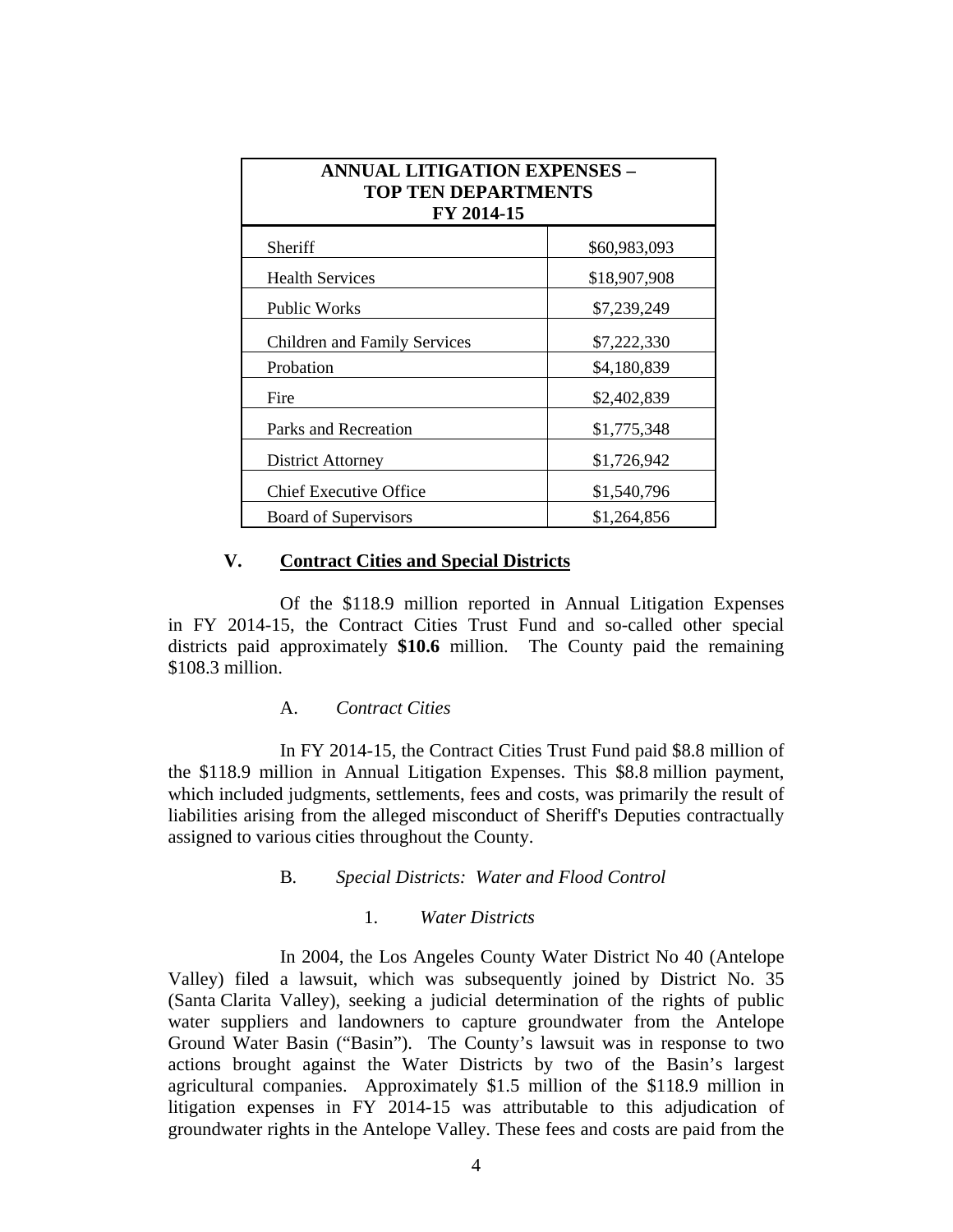revenue stream of the Water Works District. Therefore, although the Antelope Valley litigation expenses are included in the County's annually reported total litigation expenditures, along with the \$7.2 million in expenditures of the Department of Public Works, payment of the fees and costs for the Antelope Valley water rights litigation does not derive from the County General Fund.

### 2. *Flood Control Districts*

 In 2008, the Natural Resources Defense Council ("NRDC") and the Santa Monica Baykeeper ("Baykeeper") brought a lawsuit pursuant to the federal Clean Water Act, alleging that the County and the Flood Control District violated the Los Angeles County municipal storm water permit by allowing pollutants to exceed water quality standards in Los Angeles Rivers, watersheds, and beaches. A number of appeals to the Ninth Circuit have resulted from this complex and protracted litigation. The Department of Public Works paid \$222,000 in fees and costs on behalf of the Flood Control District in FY 2014-15, and the Chief Executive Office paid \$192,090 on behalf of the County in FY 2014-15. The Flood Control District will reimburse the Department of Public Works for the \$222,000 it paid this year.

 In addition, the Arroyo Seco Foundation sued to set aside the approval of the Devil's Gate Reservoir project based upon a purportedly defective Environmental Impact Report. The Flood Control District contributed \$100,501 to the defense of this matter in FY 2014-15.

### **VI. Dismissals**

 In FY 2014-15, the County disposed of 169 cases without payment of settlements, judgments or attorneys' fees to opposing parties and without any County liability. One hundred thirteen, or 67 percent, of these 169 dismissals resulted from voluntary actions by Plaintiffs and/or their attorneys (on nearly every occasion prompted by a dispositive motion or other action by the County). Fiftysix of the 169 dismissals, or 33 percent, were involuntary to the extent that they were effectuated by successful County motions, including demurrers, motions to dismiss, summary judgments, and discovery motions resulting in terminating sanctions. Five of the 169 dismissals occurred as a consequence of the opposing parties' failure to timely prosecute the actions.

## **VII. New Cases**

 The number of new cases involving the County fell below the 800 mark for the third consecutive fiscal year and realized a slight increase of two percent from 763 in FY 2013-14 to 773 in FY 2014-15. The Sheriff's Department led the way with 232 new cases, followed by 85 new cases for the Department of Health Services, and 58 for the Department of Public Works. All other Departments fielded fewer than 45 new cases in FY 2014-15. The 773 new cases this year fall within 13 various categories or case types: Law Enforcement (174),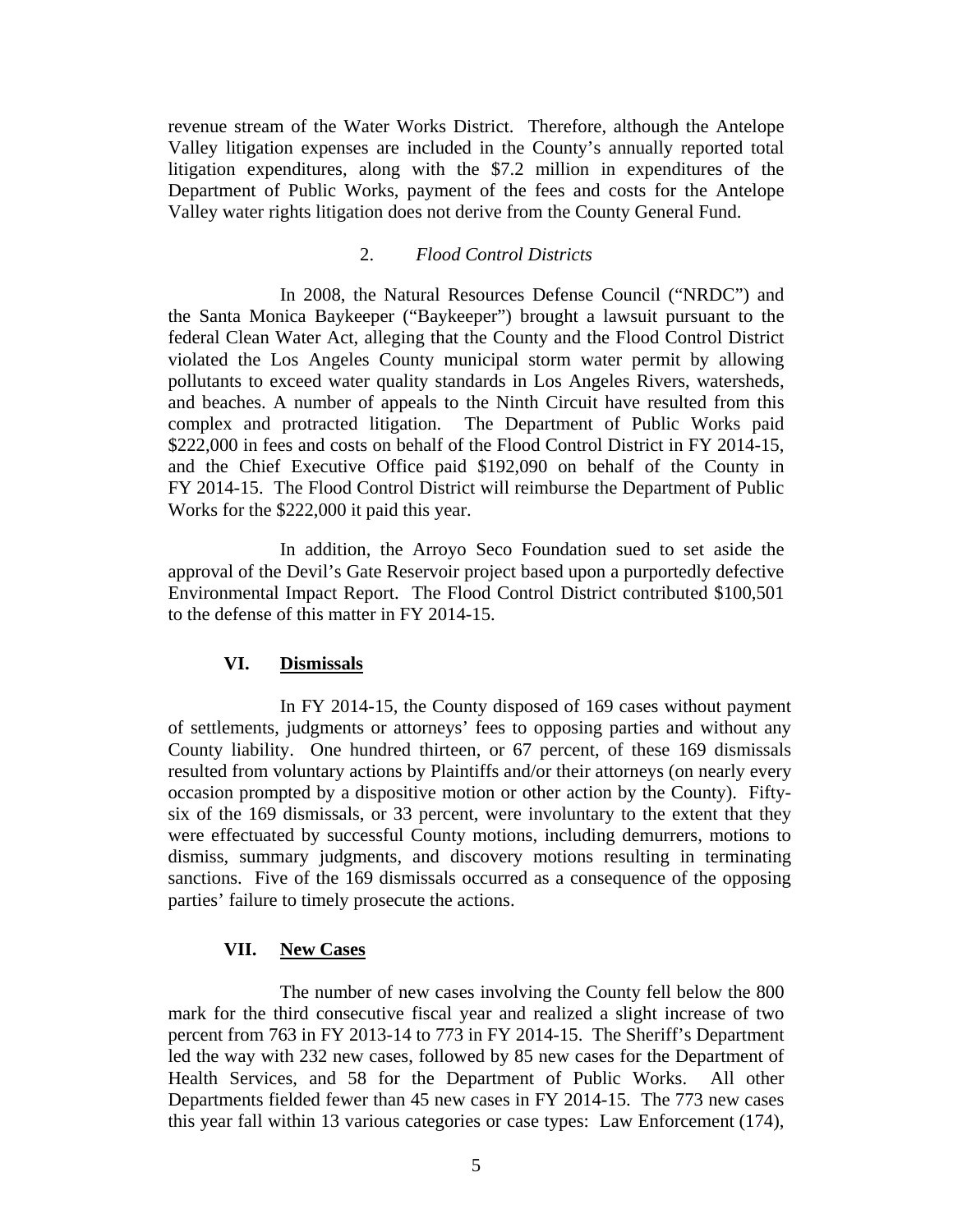Dangerous Condition (144), Auto Liability (112), Employment (84), General Liability (77), Real Property (61), Medical Malpractice (43), Foster Care (22), Condemnation Defense (19), Breach of Contract (16), Tax (14), Elections (4), and Environmental (3).

#### **VIII. Trials, Writs, and Appeals**

### A. *Trials*

 The County tried 25 cases in FY 2014-15, eight fewer than the 33 cases tried in FY 2013-14. The County prevailed in 64 percent, or 16 trials, this year, compared to 17 victories in FY 2013-14. There were no mistrials this year compared to four in FY 2013-14. The County prevailed in six employment cases, four search and seizure matters, three excessive force cases, one stop and detain case, one failure to protect claim, and one auto liability case. Of the nine losses, a Sheriff's Department shooting case, *Burley*, was the most expensive. In *Burley*, the Plaintiff, who threatened to kill his pregnant girlfriend and was believed to have been under the influence of PCP, lost consciousness and subsequently died after force was used to overcome his resistance. The trial, which took place during the time of the well-publicized protests stemming from Eric Garner's death, resulted in an adverse jury verdict of \$8 million that has been appealed by the County.

B. *Writs*

 Just like last year, the County was an interested party in eight writs of mandamus and/or prohibition. The County was not the moving party in any writ proceedings this year. Adverse parties prevailed against the County in two writs this year and were unsuccessful in one. The remaining five writs this year stemmed from challenges to the dissolution of California Redevelopment Agencies and the resulting reallocation of funds at the direction of the California Department of Finance to the County Auditor-Controller. These proceedings either had no demonstrable impact or their effects were *de minimis*.

C. *Appeals*

 The County won 80 percent of the 25 appeals to which it was a party this year. The County prevailed in the three appeals that it initiated, and 17 of the 20 appeals commenced by adverse parties. There were two split decisions in which both the County and the adverse parties appealed.

 Two appeals were particularly significant: *Rodriguez* and *Nichols*. In *Rodriguez,* a husband alleged that his wife, Plaintiff, who was 20 years his junior, was trying to poison him and to bilk his estate. Sheriff's Deputies were called to investigate after the family reported their suspicions. Plaintiff alleged that the Sheriff's Deputies engaged in a three-year long conspiracy to inflict emotional distress on her. At trial, a jury awarded the Plaintiff \$2.25 million in